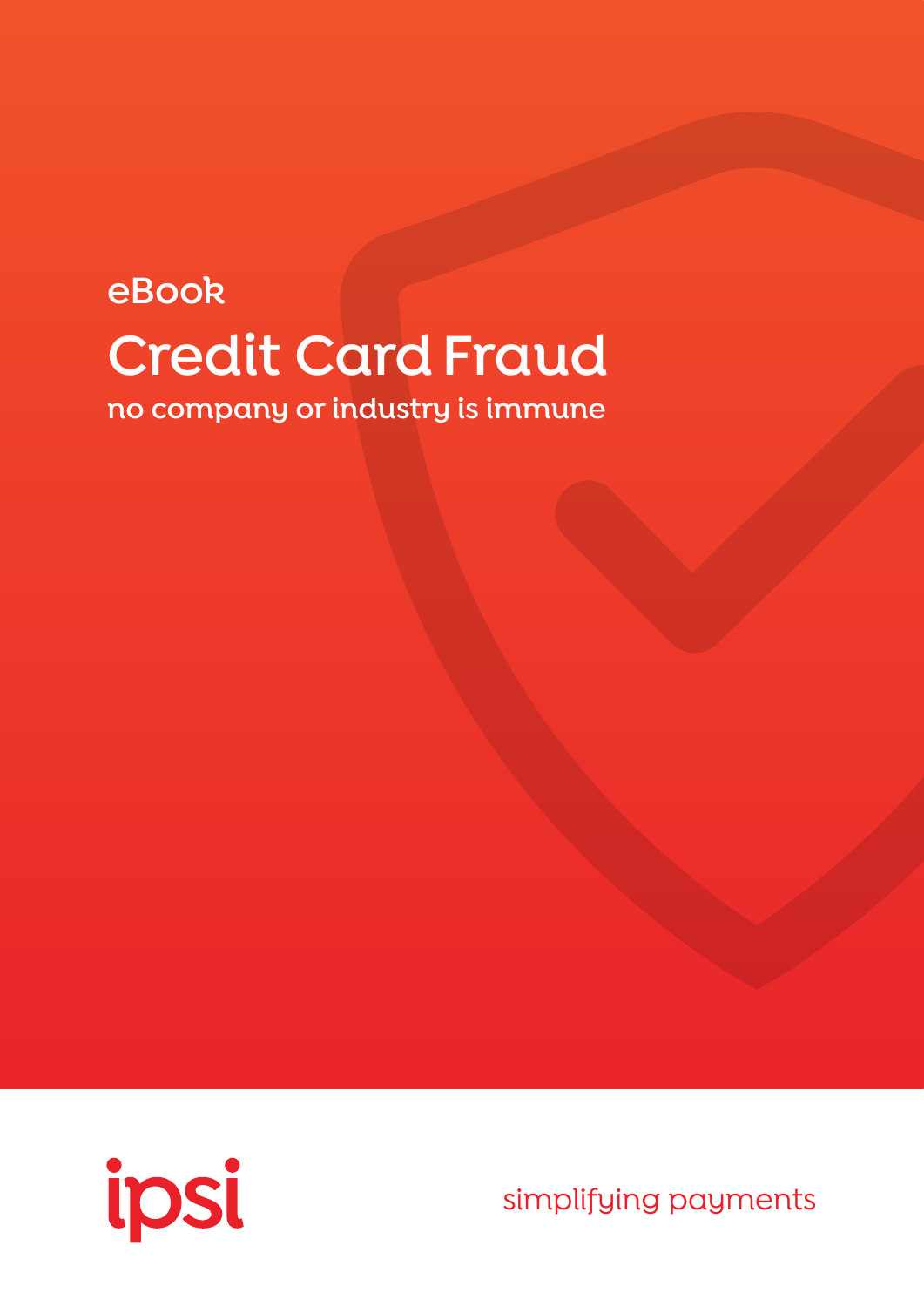#### **Who is affected by cybercrime & fraud?**

Credit card fraud affects individuals, corporations & small businesses. It is a significant problem globally and within Australia, and no company or industry is immune.

Previously major organizations with large customer bases were the cybercriminals prime focus, over the last five years this focus has shifted to include small to medium sized businesses. With issues ranging from remote hacking to ransomware and internal employee fraud.

The cost of cybercrime to the Australian economy has previously been estimated at more than \$2 billion, as reported in the Identity Crime and Misuse in Australia 2013- 14 Report by the Australian Government's Attorney General's Department. In 2016, the average cost of a data breach to a company was \$2.51 million.

According to the Australian Cyber Security Centre's 2015 Cyber Security Survey, half of all major Australian businesses experienced at least one cyber incident in the past year, with 56% of survey respondents having increased expenditure on cyber security in the past 12 months. The increased spending primarily went towards new technical and procedural controls, obtaining vulnerability assessments and compliance audits.

The rate of fraud across Australian cards and cheques, which is measured per \$1,000, increased on average by 18% year-on-year, according to the Australian Payments Clearing Association (APCA).

Financial institutions, retailers, the healthcare and education sectors, government bodies and computer software providers are all major targets for attack.

Industry figures show that

there was a 64 per cent increase in the number of data breaches in the financial year 2014-15 (with sustained growth in 2016) with a spate of high-profile security attacks on companies such as Sony, eBay and Target in the United States as well as David Jones and Kmart in Australia illustrate the challenges faced across the globe.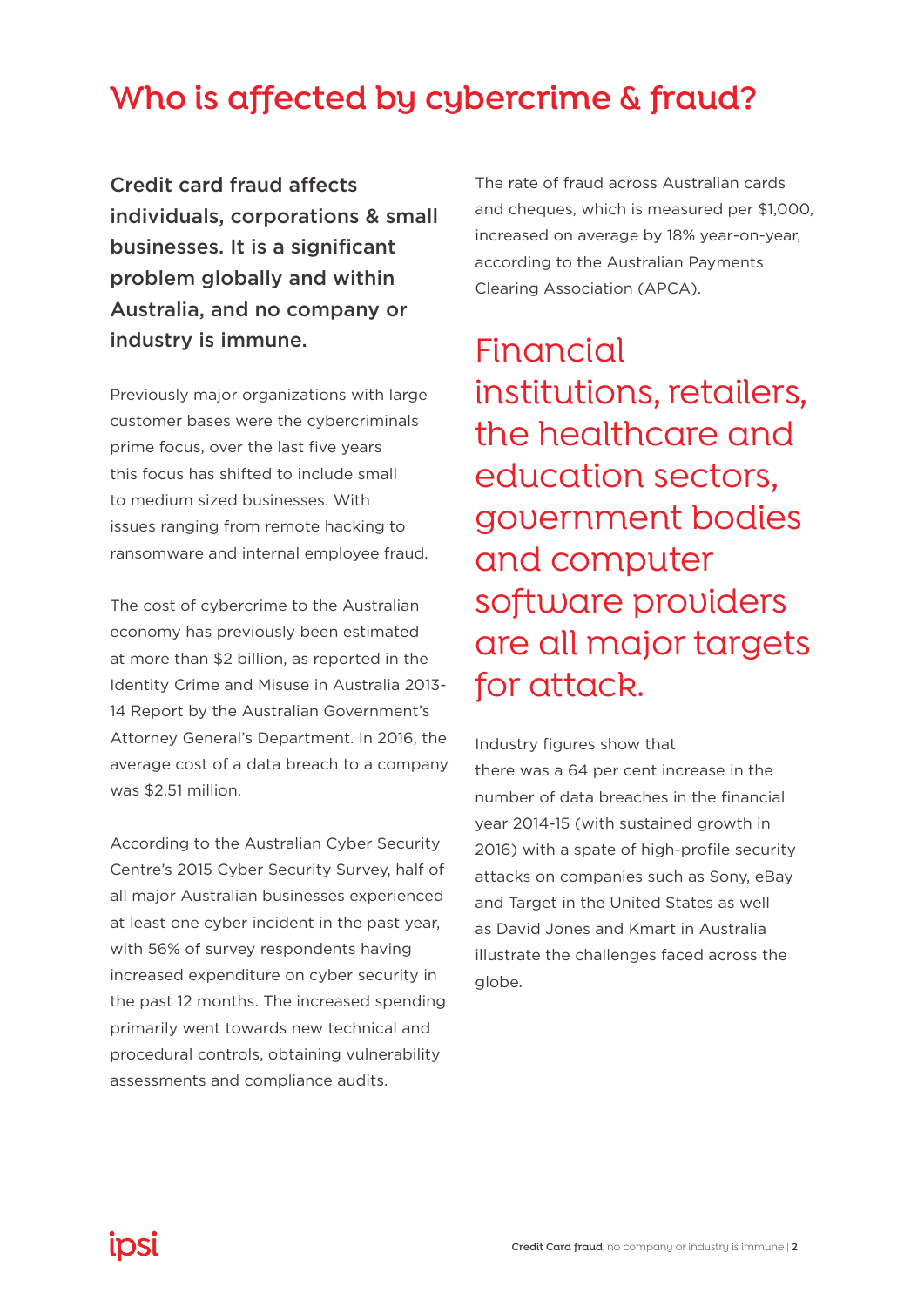# YAHOO!

admitted that it had a major security breach with more than

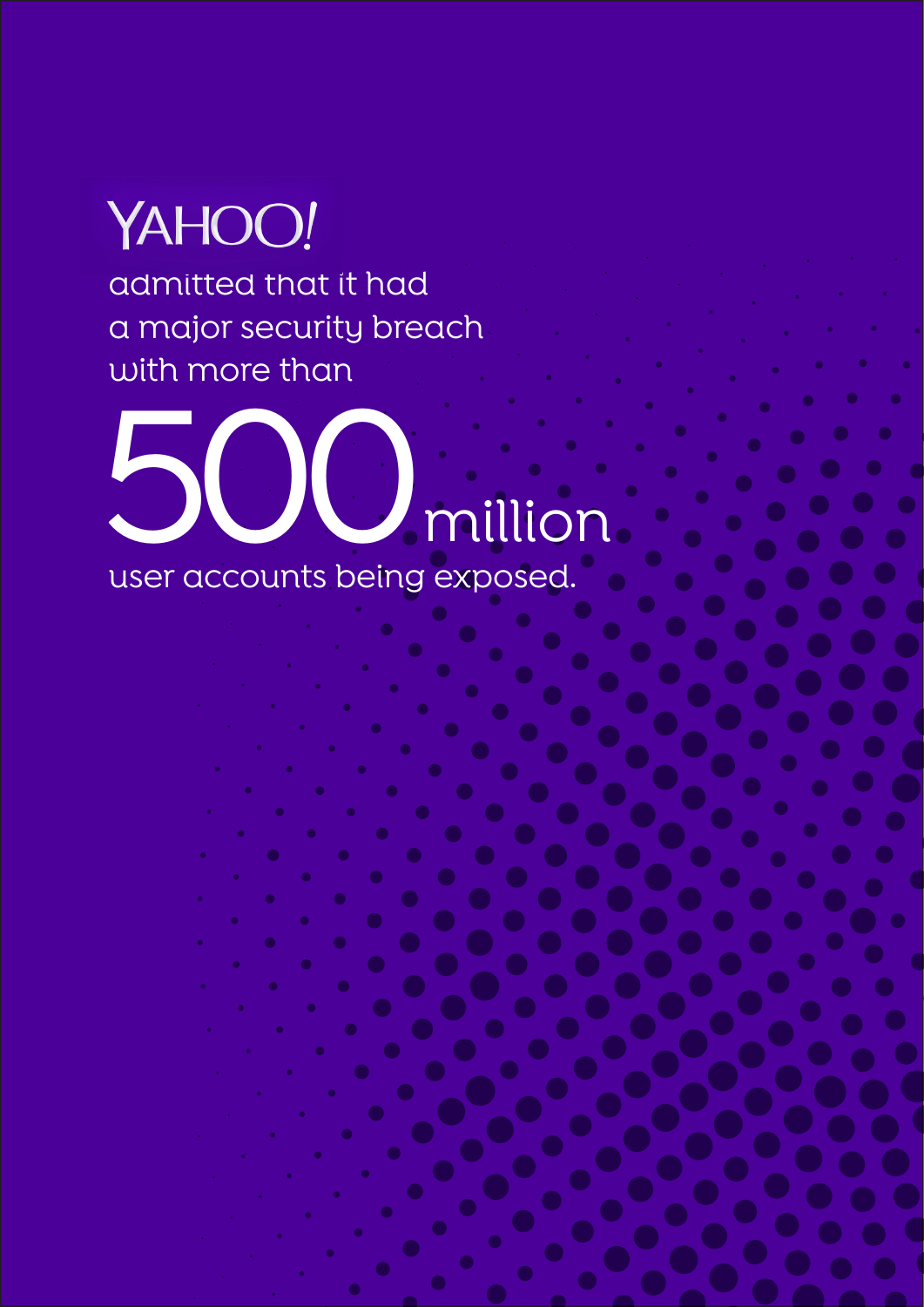#### **Worrying statistics**

Payments industry data for 2016 show that fraud on Australian payment cards continues to increase in the card-not-present space, reflecting a global trend both in online card fraud and cybercrime in general.

Card fraud rates in recent years have grown from 58.8 cents to 66.8 cents for every \$1,000 spent.



The majority of this increase is due to the rise in card-not-present fraud, which on Australian cards has risen 38 per cent to nearly \$136.7 million, with around \$47.8 million occurring overseas.

This can be partly understood by the continued and growing popularity of the use of payment cards in card-not-present environments such as the internet, mobile devices and via call centers.

According to a study of consumer payments by the Reserve Bank of Australia, the proportion of card purchases made

offline, by telephone or mail order represent nearly 25 per cent of the total value of debit card purchases and about 40 per cent for credit cards.

These figures highlight a shift in spending habits and provide an insight into where fraud is occurring.

Card not present fraud increased 13% to \$226.3 million up from \$200.9 million in 2014, with many experts attributing this shift to improved security within card present point of sale processes.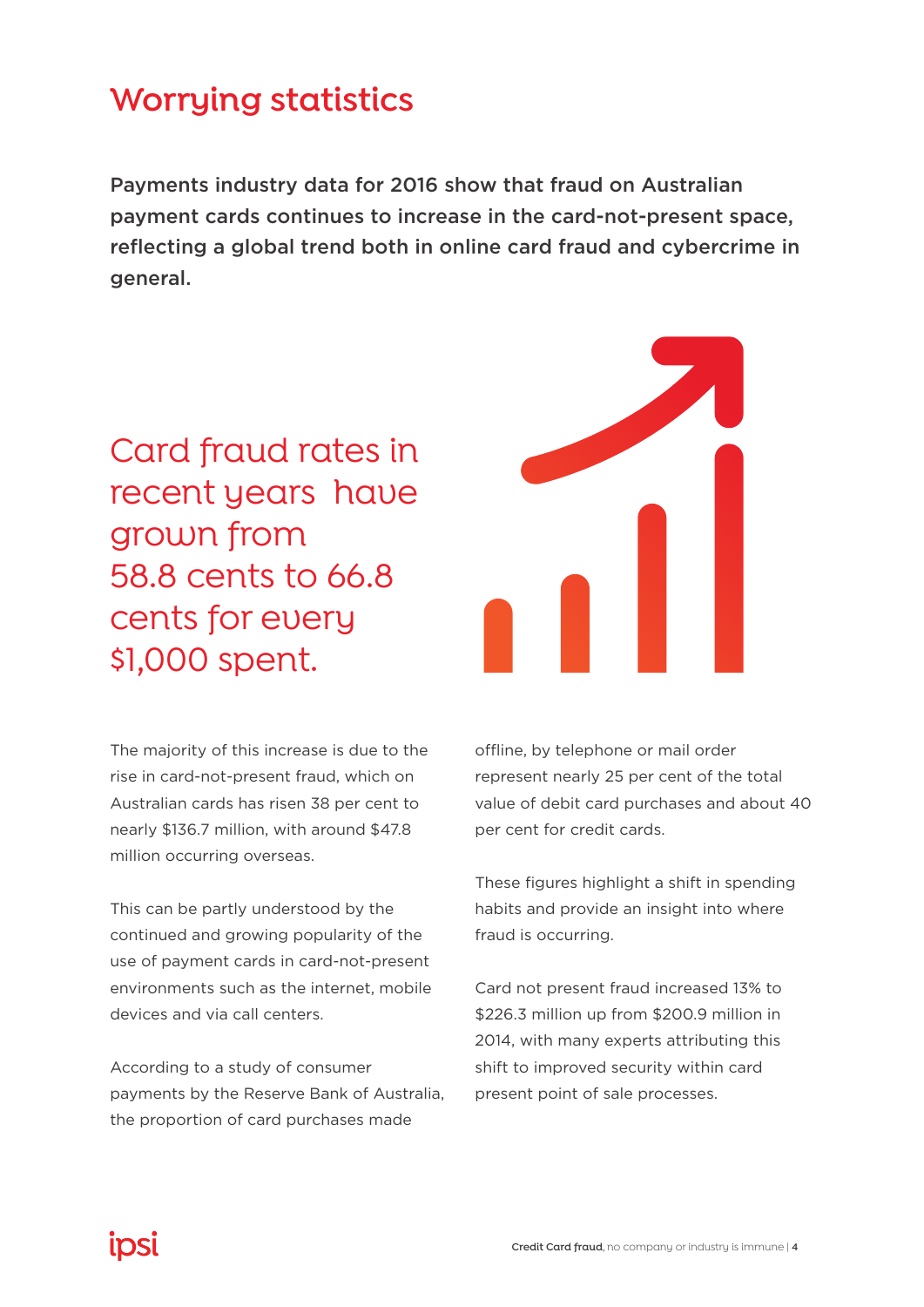#### **Online fraud**

As industry measures to reduce payments fraud in one area take effect (through, for example, the widespread adoption of chip technology in cards and terminals) criminals then start to focus more on fraudulent activity that is easier to perpetrate in other areas, such as online.

Card-not-present fraud is just one manifestation of the growing threat from cyber criminals experienced by governments, businesses and individuals worldwide.The online space is being targeted more widely by criminals in general, as it's easier to target remotely from overseas.

CNP fraud is the most prevalent type of fraud on Australian cards, reflecting the general increase in cybercrime. In 2015, CNP fraud accounted for



of the Australian cards with counterfeit/skimming accounting for only 11%.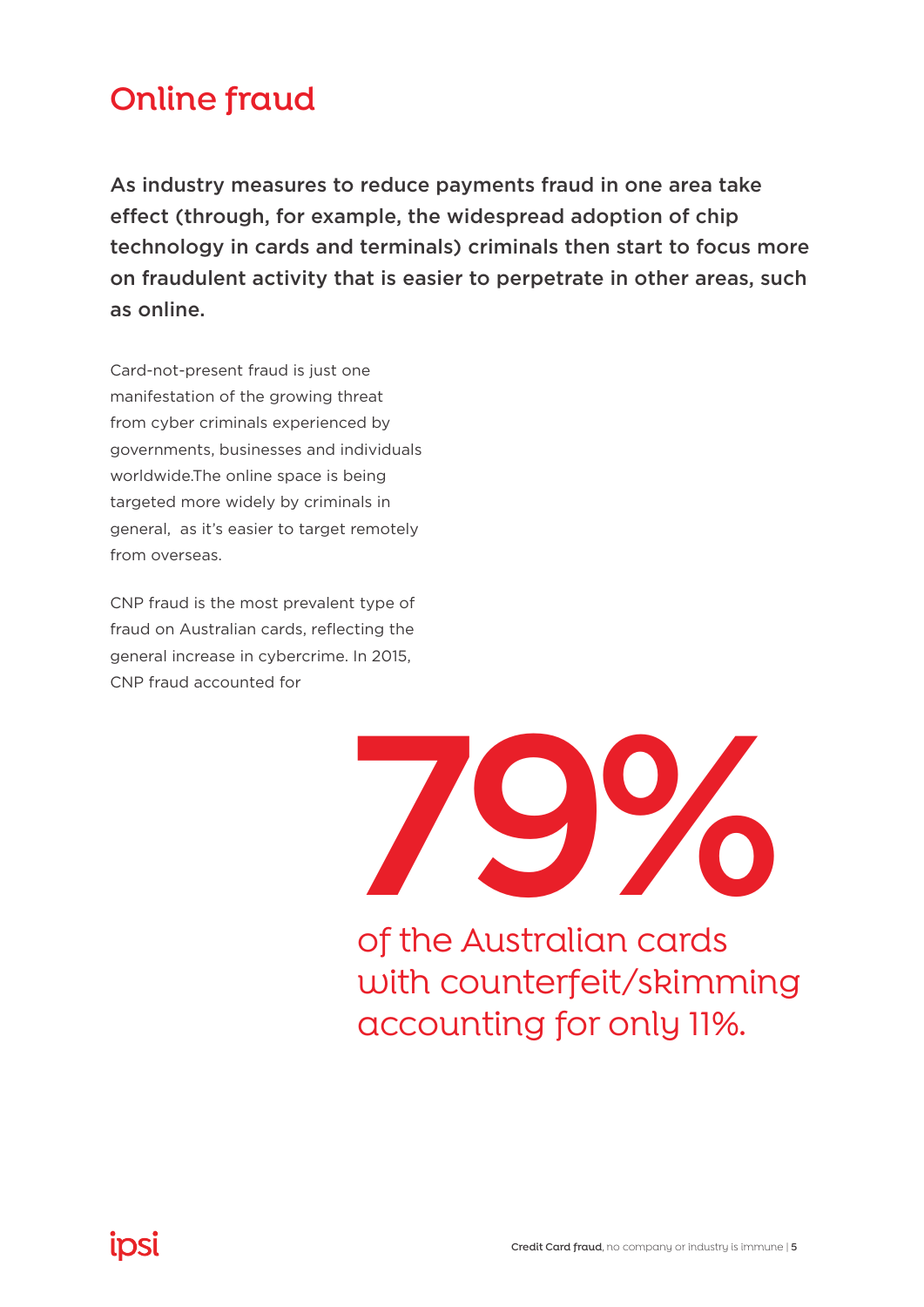#### **What are acceptable fraud levels?**

The answer to this question is nuanced, it's really about the cost benefit evaluation between finding a better balance between legitimate sales, cash flow and accurate fraud prevention. In many cases fraud prevention is often poorly targeted, resulting in adverse customer service and cash flow implications.

Sadly it's often the case that merchants are not leveraging the latest technology to address their fraud exposure.

In addition to which not having a handle on fraud levels can affect revenue and the company's reputation if legitimate customer sales are affected by excessive fraud vetting measures, in addition to which bank fees or fines may be applied if fraud goes over an "acceptable" level. It would be fair to say that many merchants are unaware of the level they need to stay below to avoid these penalties.

While fraud risks are prevalent there is no reason to despair as a wide range of fraud prevention measures are available to merchants. Online retailers can achieve the levels of fraud detection required by card schemes without turning away genuine customer transactions and thereby losing income from these sales.

Shoppers and consumers are connecting with companies and retailers via various channels, using an ever-expanding choice of payment methods and devices.

This in turn creates challenges for retailers, including heightened exposure to risk and increased complexity for fraud management across a dizzying array of customer contact points.

Real-time fraud rules and neural models are used for the protection of card-not-present (CNP) transactions by less than half of the respondents. This is a particular concern given the rapid growth of CNP transactions and the corresponding growth in CNP fraud.

The introduction of EMV (EMV is a global standard for credit and debit payment cards based on chip card technology taking its name from the card schemes Europay, MasterCard, and Visa (the original card schemes that developed it) in the United States is widely expected to drive more fraudsters online.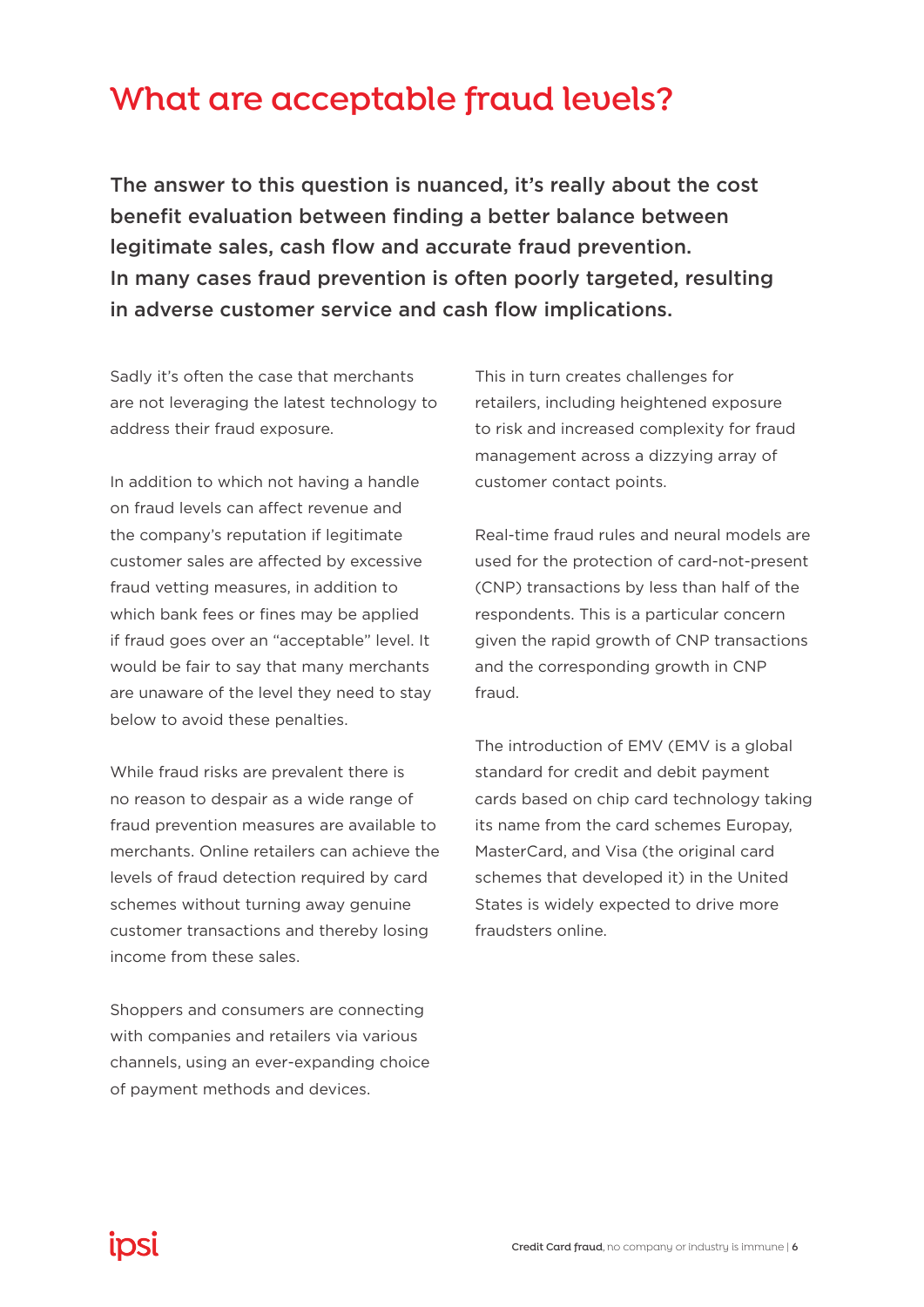### **A study last year that examined retail fraud management in this area found:**



More than **90%** of survey respondents offer multiple service and purchasing channels to their customers;



About **65%** of them acknowledge they do not have adequate fraud management tools to support effective fraud management today;



And only **46%** have consolidated fraud management solutions across channels to date, although most plan to do so in the near future.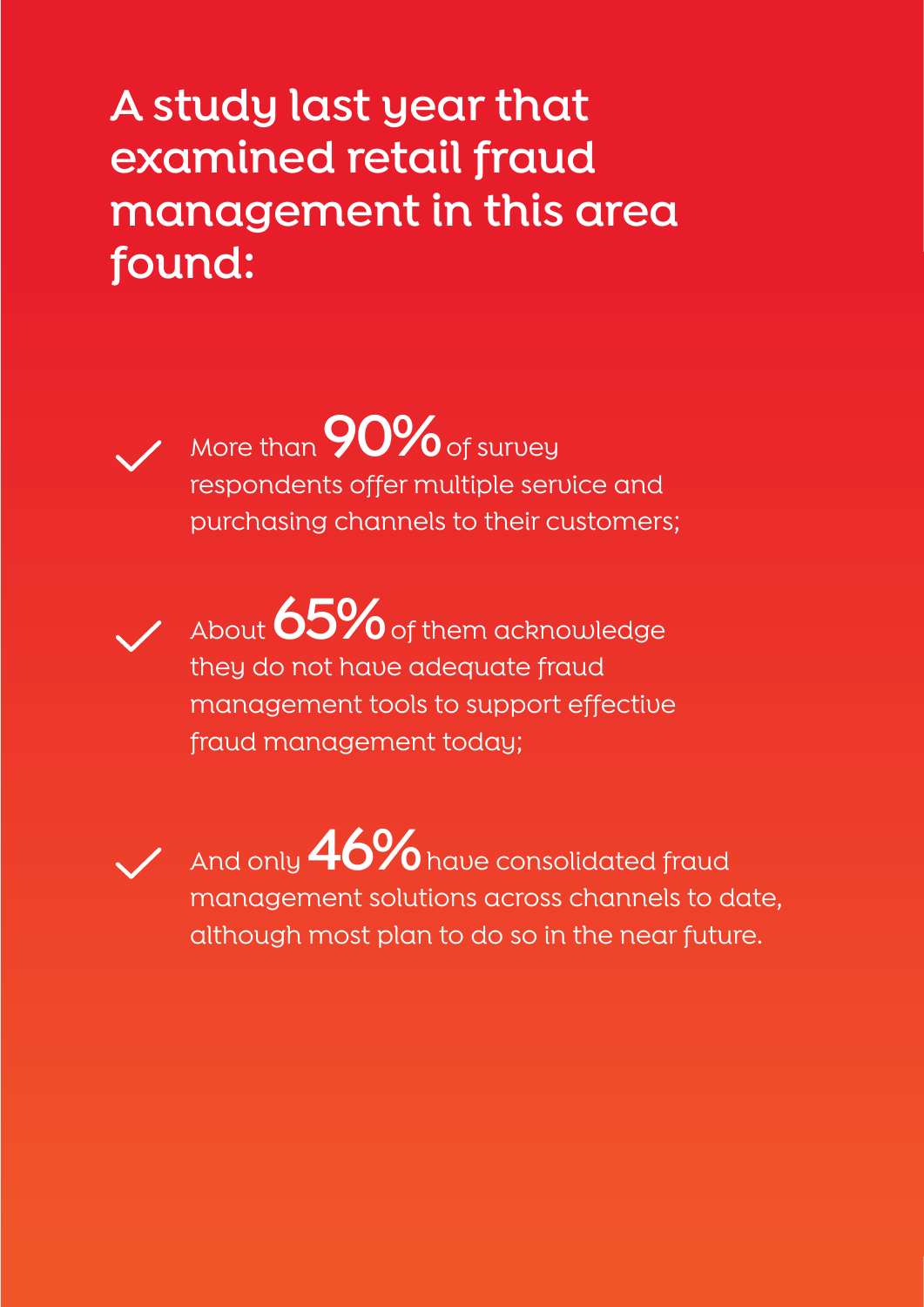#### **How to reduce your company's fraud exposure**

If Payment Card Industry Data Security Standard (PCI DSS) compliance is part of your company's operations, the PCI security standards highlight that if credit card data is exposed, it puts your customers and your brand at serious risk.

EMV chip technology combined with PCI Security Standard compliance offer a powerful combination for increasing card data security while reducing fraud exposure.

A number of approaches can be used to reduce your company's overall exposure, such as:

- Achieving & maintaining PCI DSS Compliance as a business as usual activity
- Eliminating any sensitive financial data such as customer bank account or credit card data that is no longer required. By reducing storage of such data you reduce your company's potential financial exposure should a data breach occur.
- Leveraging the latest technologies to enable staff to process customer payments efficiently, without the need to hear, see or store sensitive customer data such as credit cards & bank account data.
- Deploy real time card not present fraud analysis tools to prevent fraud before payments are approved

• Replacing in-house credit card and bank account storage with secure cloud based tokenization services will further reduce exposure to fraud and internal employee fraud.



Hackers are not amateurs; cybercrime has reached the realm of the professional and they know persistence is worth their while.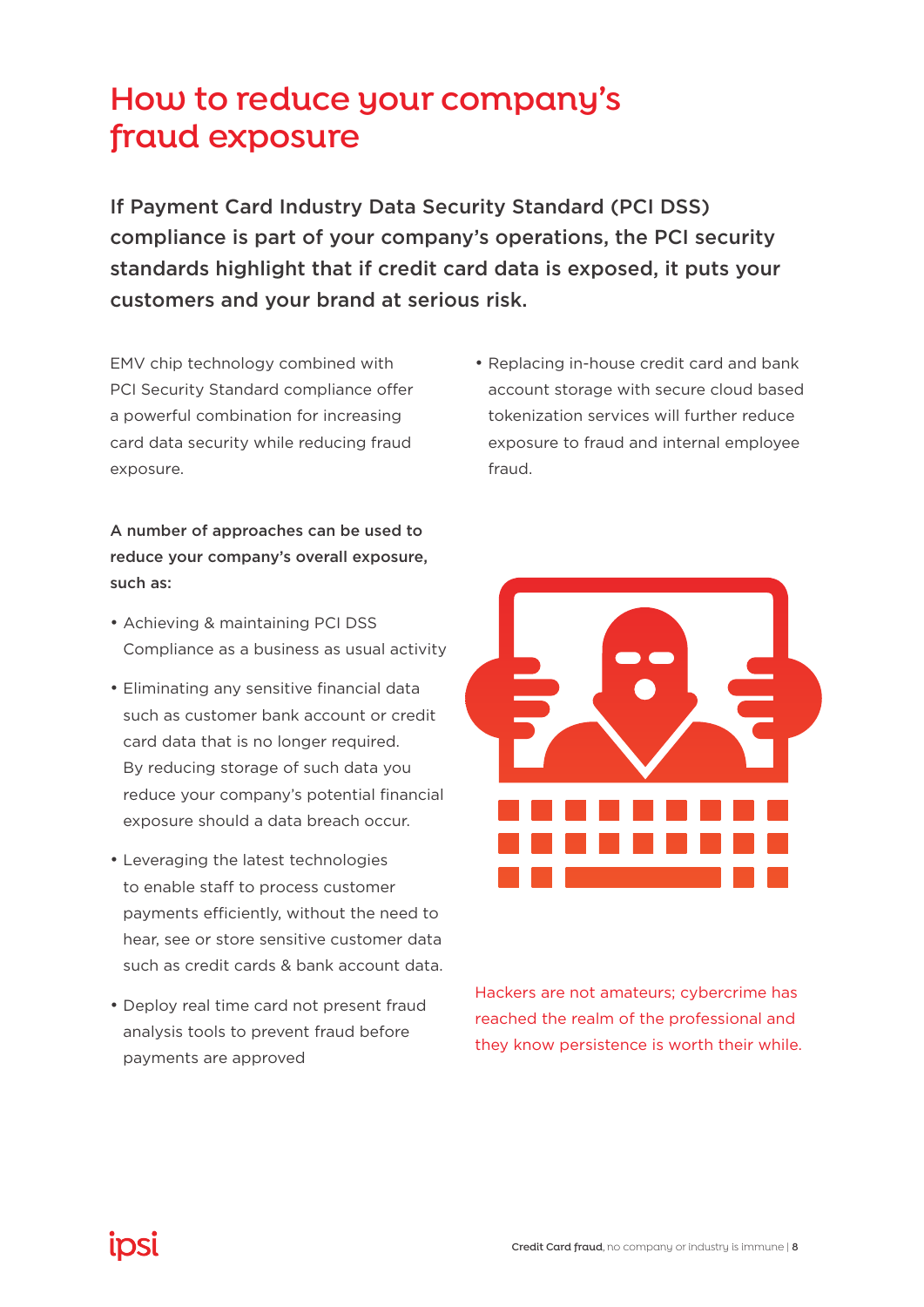As reported by the 2013 Europol Serious and Organized Threat Assessment the

Total Global Impact of Cyber Crime has risen to *US \$3 Trillion*, making it more profitable than the global trade in marijuana, cocaine and heroin combined.

Its anticipated that cybercrime will soar in the decade ahead.

This means that credit card merchants must fight cyber risks and fraud with upto-date services and use sophisticated tools and techniques to analyze crossmerchant fraud trends and behaviors, draw informed conclusions and incorporate fraud detection tools that advance risk strategies and detect subsequent attempts in real time.

IP Solutions' ability to offer multidisciplinary card fraud detection services via advanced overlay services and call centre credit card filtering those risks can be minimised.

A fraud screening model instantly approves or rejects an order by relying on a real-time, multidimensional fraud decisioning engine. This model does not hold up orders in a review state, and so minimizes merchant resources and customer aggravation.



An effective fraud prevention strategy is vital for both online and mobile commerce — and this requires regular evaluation and assessment.

Fraud losses due to the utilization of an inappropriate fraud solution can be damaging to your business. Through careful analysis and constant communication, merchants and fraud solution providers can offer a successful multidisciplinary card fraud detection services that will help minimise fraud and boost revenue.

With the guidance of a professional, merchants should be able to track Key Performance Indicators (KPIs), which help to gauge organizational success and determine the progress of a specific approach or strategy.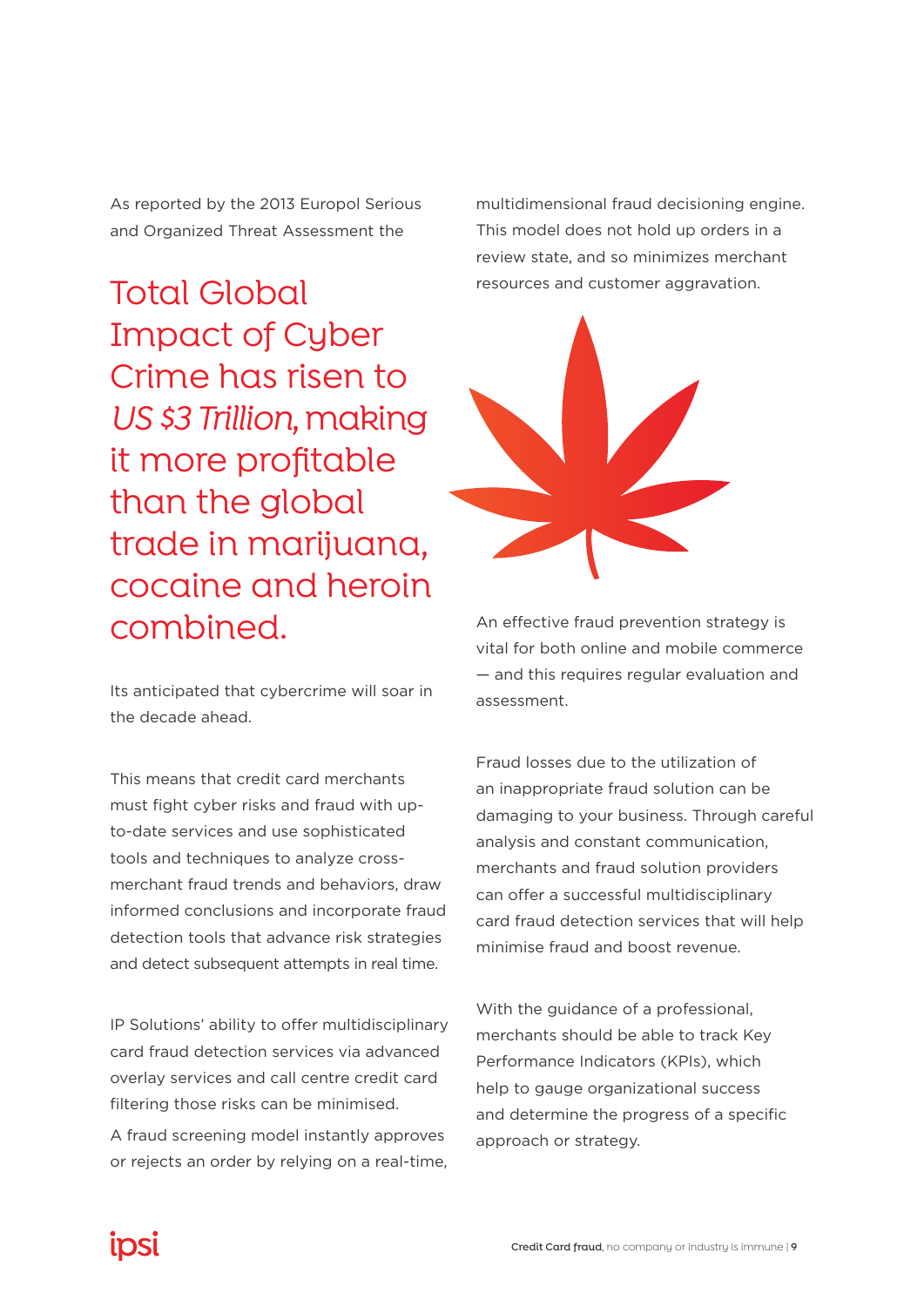#### **When to apply online fraud screening?**

When deciding how best to process payment transactions, it's important to make the decision that is right for the business, based on all available information — whether this relates to costs or benefits that can be accurately measured or other business key performance indicators that cannot be so precisely defined and assessed.

A critical point merchants have to face when determining their fraud screening measures is when to introduce fraud screening during the transaction process.

Obviously, the decision to apply screening before or after bank authorisation will have implications for business processes, transaction fees and customer experience.

Any move to adopt a different transaction flow process must be weighed carefully as it could have significant implications both financially and in terms of customer service impacts.

In addition to the calculation of actual fraud losses, analysis must take into account all fees along the payment chain, ensuring the return on investment stays positive.

#### Effective fraud prevention tools:

- $\checkmark$  Improve customer service.
- $\checkmark$  Increase cash flow.
- $\vee$  Reduce operating costs.
- **V** Reduce fraud exposure risk.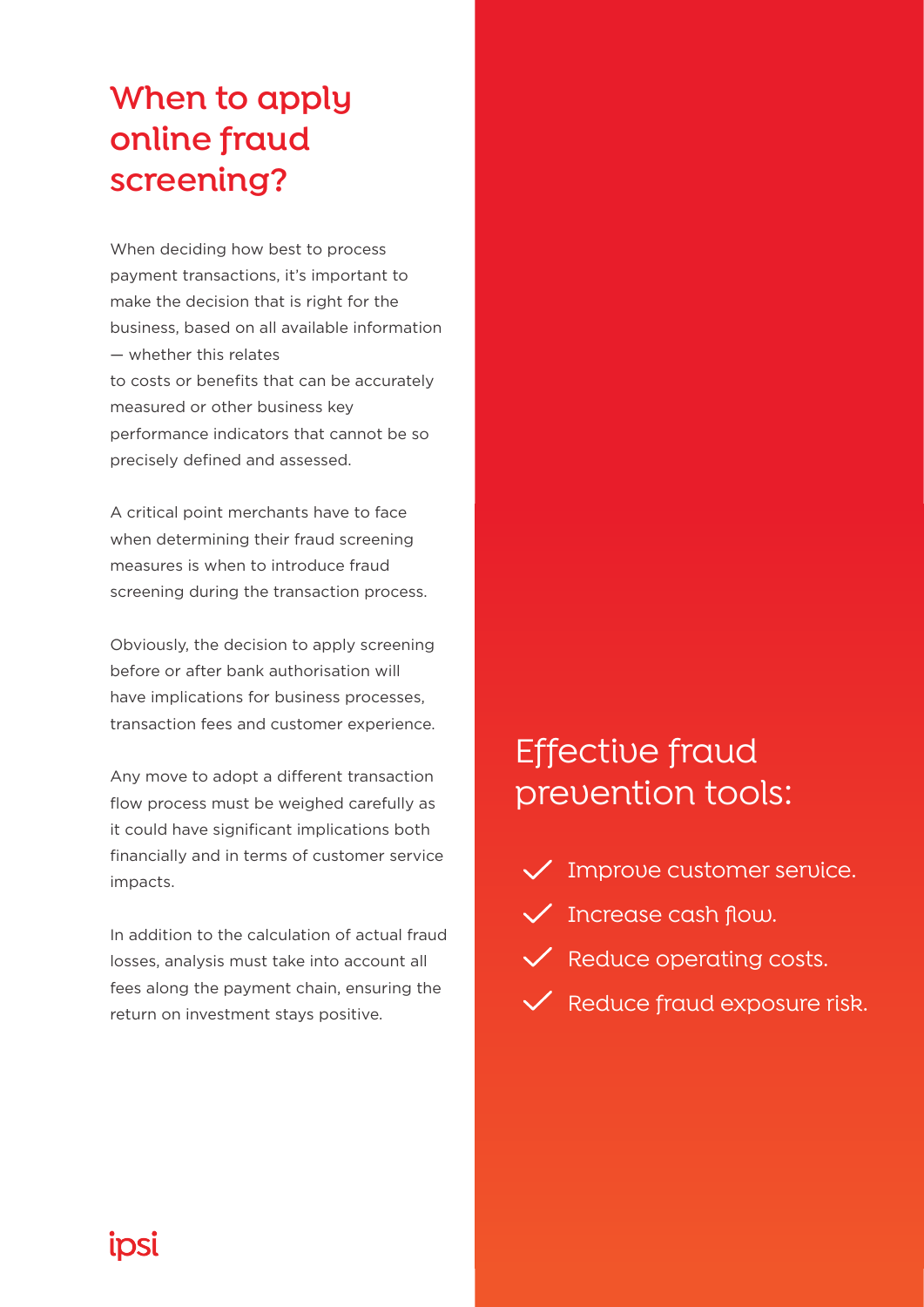#### **Fraud and mobile devices**

Everyone loves the convenience of using mobile devices to make payments and to shop online, mobile banking, mobile POS facilities, m-commerce websites and mobile payment apps. All these are now an integral part of the payment landscape. Given the proliferation of mobile based customer interactions, mobile device based fraud has become a key concern for merchants and banks.

According to recent research, about 48 per cent of all fraudulent transactions were attributed to the mobile channel in Australia. The report determined that merchants are paying more per dollar of mobile fraud.

The overall mobile channel cost grew from \$2.83 in 2013 to \$3.34 in 2014. Hackers are well aware that mobile payments, whether through a physical POS terminal or online, are open to risk as smartphone deployments may not meet security best practice: technical security measures are less common, operating systems are updated less frequently and mobile social networking applications sometimes lack detailed privacy controls.

In addition, mobile malware has experienced a 400 per cent increase in recent years and mobile shoppers using web browsers can be more vulnerable to attacks such as phishing and website spoofing.



About 48 per cent of all fraudulent transactions were attributed to the mobile channel in Australia.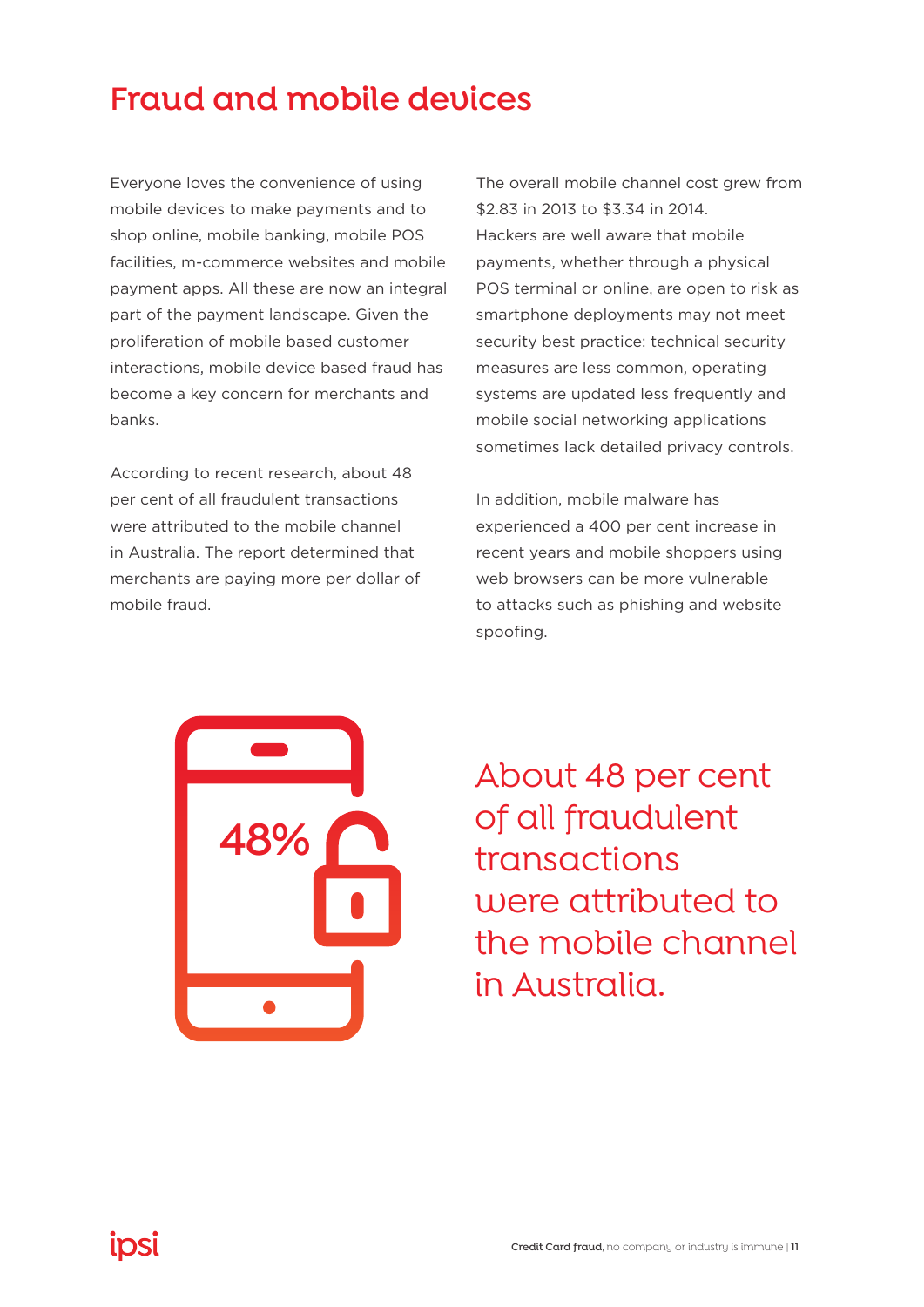#### **Fraud screening processes**

The merchant must decide whether they prefer to manage confirmed or attempted sales. If, for example, the merchant operates a no-challenge policy — working on astraight accept/deny recommendation — there would be logic in handling fraud screening post-bank authorisation, when the precise value of the sales being denied is clear.

#### Essentially, there is no incorrect choice.

On the other hand, a merchant operating in an industry with higher levels of attempted fraud and higher transaction values might seek the more accurate fraud detection provided by better key performance indicators in the preauthorization scenario. It's a decision that needs thought and planning.

When considering whether to screen pre-or-postauthorisation, a merchant will need to assess the operational impact of a new transaction flow, potential cost savings and the implications for customer relationships.





ipsi